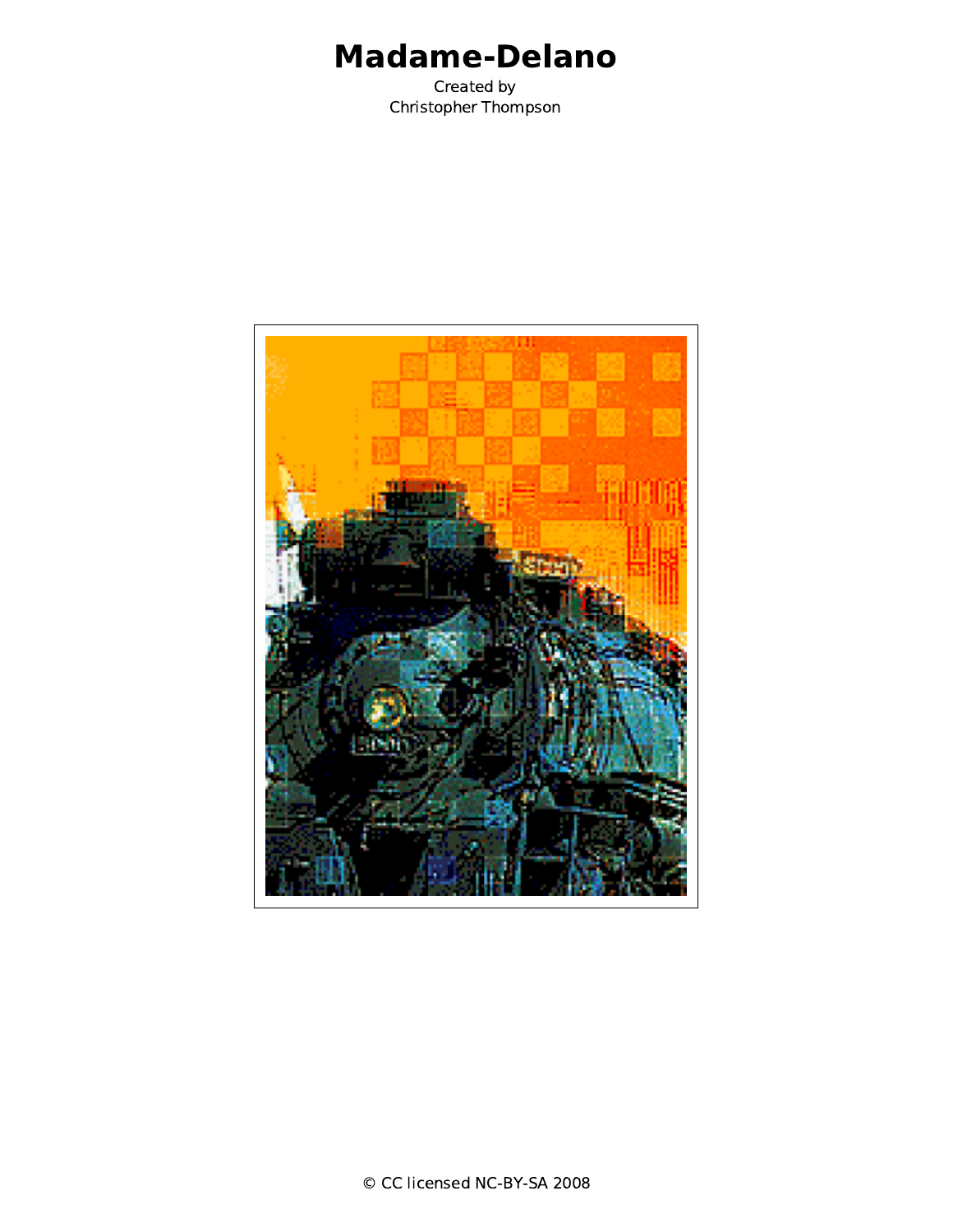## Strand numbers shown are for stitches / backstitches. Lengths are for Stitches, Backstitches (Total).

## Stitch counts are Full, Fractionals, Knots and Backstitches.

| <b>Name</b> | <b>Strands</b> | <b>Description</b>                                   | Length(m)                                                                                                                   |                                                                                                                                                                                                              |                                             |             |                  |
|-------------|----------------|------------------------------------------------------|-----------------------------------------------------------------------------------------------------------------------------|--------------------------------------------------------------------------------------------------------------------------------------------------------------------------------------------------------------|---------------------------------------------|-------------|------------------|
| 307         | 2/1            | Lemon                                                | 0.33 0.00 (0.33)                                                                                                            | 129                                                                                                                                                                                                          | 0                                           | $\mathbf 0$ | $\mathbf 0$      |
| 310         | 2/1            | <b>Black</b>                                         | 19.32 0.00 (19.32)                                                                                                          | 7561                                                                                                                                                                                                         | 0                                           | $\mathbf 0$ | $\pmb{0}$        |
| 315         | 2/1            | Antique Mauve - VY DK                                | 0.20 0.00 (0.20)                                                                                                            | 78                                                                                                                                                                                                           | 0                                           | 0           | $\pmb{0}$        |
| 319         | 2/1            | Pistachio Green - VY DK                              | 1.38 0.00 (1.38)                                                                                                            | 540                                                                                                                                                                                                          | 0                                           | 0           | $\mathbf 0$      |
| 433         | 2/1            | Brown - MED                                          | 0.29 0.00 (0.29)                                                                                                            | 115                                                                                                                                                                                                          | 0                                           | $\mathbf 0$ | $\pmb{0}$        |
| 444         | 2/1            | Lemon - DK                                           | 13.52 0.00 (13.52)                                                                                                          | 5290                                                                                                                                                                                                         | 0                                           | 0           | $\boldsymbol{0}$ |
| 500         | 2/1            | Blue Green - VY DK                                   | 7.01 0.00 (7.01)                                                                                                            | 2743                                                                                                                                                                                                         | 0                                           | 0           | $\pmb{0}$        |
| 562         | 2/1            | Jade - MED                                           | $0.66$ $0.00$ $(0.66)$                                                                                                      | 257                                                                                                                                                                                                          | 0                                           | 0           | $\mathbf 0$      |
| 581         | 2/1            | Moss Green                                           | 0.29 0.00 (0.29)                                                                                                            | 115                                                                                                                                                                                                          | 0                                           | $\mathbf 0$ | $\pmb{0}$        |
| 606         | 2/1            | <b>Bright Orange-Red</b>                             | $0.67$ $0.00$ $(0.67)$                                                                                                      | 264                                                                                                                                                                                                          | 0                                           | 0           | $\boldsymbol{0}$ |
| 608         | 2/1            | <b>Bright Orange</b>                                 | 3.69 0.00 (3.69)                                                                                                            | 1445                                                                                                                                                                                                         | 0                                           | 0           | $\mathbf 0$      |
| 640         | 2/1            | Beige Grey - VY DK                                   | $0.51$ $0.00$ $(0.51)$                                                                                                      | 199                                                                                                                                                                                                          | 0                                           | 0           | $\mathbf 0$      |
| 700         | 2/1            | Christmas Green - BRIGHT                             | 1.080.00(1.08)                                                                                                              | 424                                                                                                                                                                                                          | 0                                           | 0           | $\pmb{0}$        |
| 775         | 2/1            | Baby Blue - VY LT                                    | $0.72$ $0.00$ $(0.72)$                                                                                                      | 281                                                                                                                                                                                                          | 0                                           | 0           | $\pmb{0}$        |
| 803         | 2/1            | Blue - DEEP                                          | 0.93 0.00 (0.93)                                                                                                            | 363                                                                                                                                                                                                          | 0                                           | 0           | $\pmb{0}$        |
| 827         | 2/1            | Blue - VY LT                                         | $0.41$ $0.00$ $(0.41)$                                                                                                      | 159                                                                                                                                                                                                          | 0                                           | 0           | $\mathbf 0$      |
| 900         | 2/1            | Burnt Orange - DK                                    | 0.20 0.00 (0.20)                                                                                                            | 80                                                                                                                                                                                                           | 0                                           | $\mathbf 0$ | $\pmb{0}$        |
| 937         | 2/1            | Avocado Green - MED                                  | $0.91$ $0.00$ $(0.91)$                                                                                                      | 358                                                                                                                                                                                                          | 0                                           | 0           | $\boldsymbol{0}$ |
| 939         | 2/1            | Navy Blue - VY DK                                    | 1.97 0.00 (1.97)                                                                                                            | 771                                                                                                                                                                                                          | 0                                           | 0           | $\mathbf 0$      |
| 946         | 2/1            | Burnt Orange - MED                                   | $0.74$ $0.00$ $(0.74)$                                                                                                      | 290                                                                                                                                                                                                          | 0                                           | 0           | $\mathbf 0$      |
| 966         | 2/1            | Baby Green - MED                                     | $0.32$ $0.00$ $(0.32)$                                                                                                      | 124                                                                                                                                                                                                          | 0                                           | 0           | $\pmb{0}$        |
| 971         | 2/1            | Pumpkin                                              | 5.00 0.00 (5.00)                                                                                                            | 1957                                                                                                                                                                                                         | 0                                           | 0           | $\pmb{0}$        |
| 972         | 2/1            | Canary - DEEP                                        |                                                                                                                             | 1499                                                                                                                                                                                                         | 0                                           | 0           | $\pmb{0}$        |
| 973         | 2/1            |                                                      | $0.50$ $0.00$ $(0.50)$                                                                                                      | 196                                                                                                                                                                                                          | 0                                           | 0           | $\mathbf 0$      |
| 975         | 2/1            | Golden Brown - DK                                    | $0.45$ $0.00$ $(0.45)$                                                                                                      | 178                                                                                                                                                                                                          | 0                                           | $\mathbf 0$ | $\pmb{0}$        |
| 996         | 2/1            | Electric Blue - MED                                  | 0.38 0.00 (0.38)                                                                                                            | 147                                                                                                                                                                                                          | 0                                           | 0           | $\boldsymbol{0}$ |
| 3371        | 2/1            | <b>Black Brown</b>                                   |                                                                                                                             | 349                                                                                                                                                                                                          | 0                                           | 0           | $\pmb{0}$        |
| 3746        |                | Blue Violet - DK                                     | 0.05 0.00 (0.05)                                                                                                            |                                                                                                                                                                                                              | 0                                           | 0           | $\mathbf 0$      |
| 3766        |                | Peacock Blue - LT                                    |                                                                                                                             | 553                                                                                                                                                                                                          | 0                                           | 0           | $\boldsymbol{0}$ |
| 3810        |                | Turquoise - DK                                       | 0.870.00(0.87)                                                                                                              | 339                                                                                                                                                                                                          | 0                                           | 0           | $\boldsymbol{0}$ |
| 3814        | 2/1            | Aquamarine                                           |                                                                                                                             | 430                                                                                                                                                                                                          | 0                                           | 0           | $\pmb{0}$        |
| 3829        |                |                                                      |                                                                                                                             |                                                                                                                                                                                                              | 0                                           | 0           | 0                |
|             |                |                                                      |                                                                                                                             |                                                                                                                                                                                                              |                                             |             | $\pmb{0}$        |
| 3838        | 2/1            | Lavender Blue - DK                                   |                                                                                                                             |                                                                                                                                                                                                              | 0                                           | 0           | 0                |
| 3843        |                |                                                      |                                                                                                                             |                                                                                                                                                                                                              | 0                                           | 0           | 0                |
| 3844        |                |                                                      |                                                                                                                             |                                                                                                                                                                                                              | 0                                           | 0           | 0                |
| 3846        |                |                                                      |                                                                                                                             |                                                                                                                                                                                                              | 0                                           | 0           | $\mathbf 0$      |
| 3847        | 2/1            | Teal Green - DK                                      | 2.22 0.00 (2.22)                                                                                                            | 869                                                                                                                                                                                                          | 0                                           | 0           | $\pmb{0}$        |
| 3849        | 2/1            | Teal Green - LT                                      | 1.270.00(1.27)                                                                                                              | 498                                                                                                                                                                                                          | 0                                           | 0           | 0                |
| 3852        | 2/1            | Straw - VY DK                                        | $0.24$ $0.00$ $(0.24)$                                                                                                      | 94                                                                                                                                                                                                           | 0                                           | 0           | 0                |
| 3857        | 2/1            | Rosewood - DK                                        | 0.770.00(0.77)                                                                                                              | 302                                                                                                                                                                                                          | 0                                           | 0           | 0                |
|             | 3834           | 2/1<br>2/1<br>2/1<br>2/1<br>2/1<br>2/1<br>2/1<br>2/1 | Canary - BRIGHT<br>Old Gold - VY DK<br>Grape - DK<br><b>Electric Blue</b><br>Bright Turquoise - DK<br>Bright Turquoise - LT | 3.83 0.00 (3.83)<br>0.890.00(0.89)<br>1.410.00(1.41)<br>1.100.00(1.10)<br>0.18 0.00 (0.18)<br>$0.40$ $0.00$ $(0.40)$<br>0.270.00(0.27)<br>$0.66$ $0.00$ $(0.66)$<br>0.480.00(0.48)<br>$0.53$ $0.00$ $(0.53)$ | 19<br>70<br>156<br>107<br>259<br>186<br>206 | $\pmb{0}$   | 0                |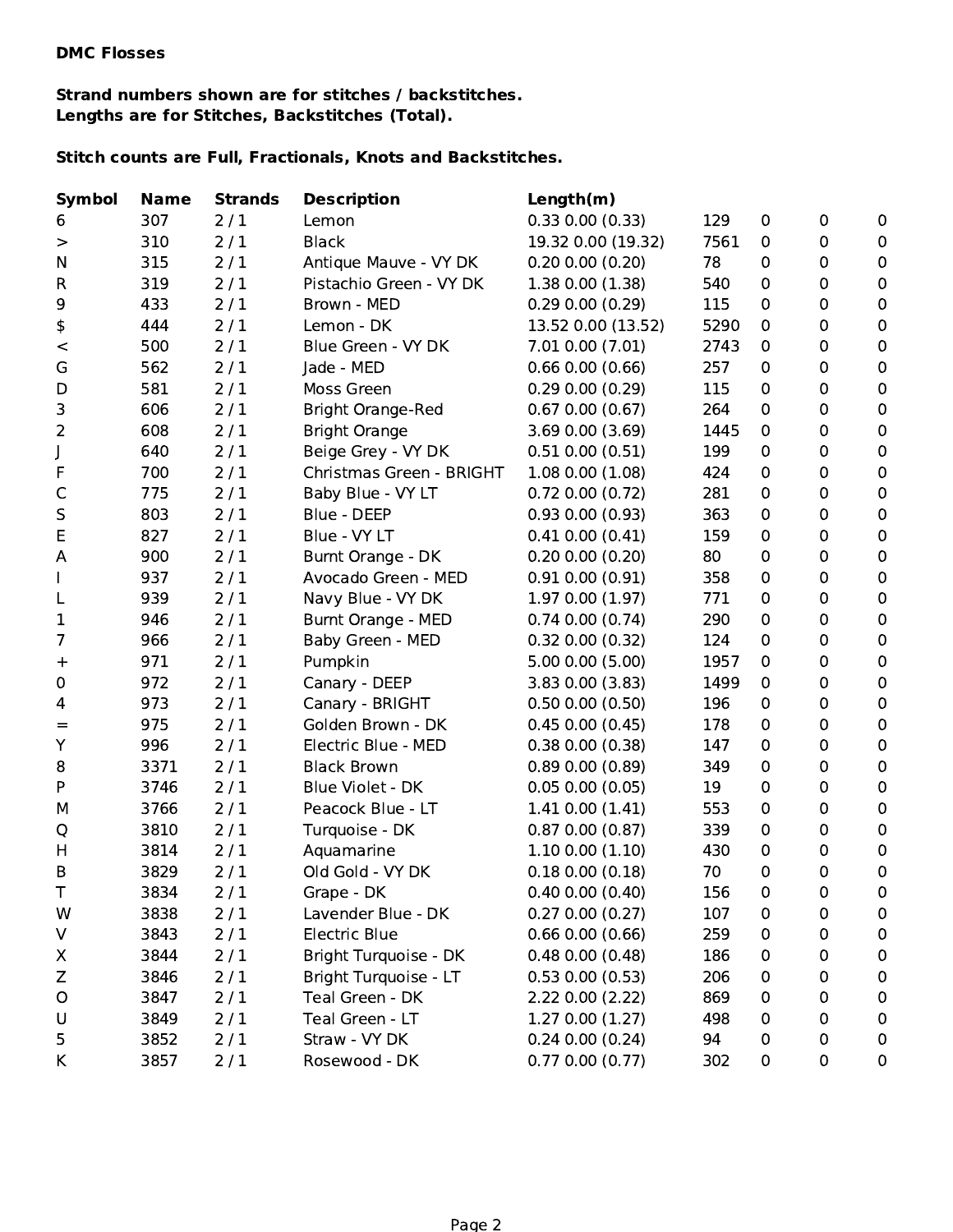## Instructions

No additional instructions have been specified.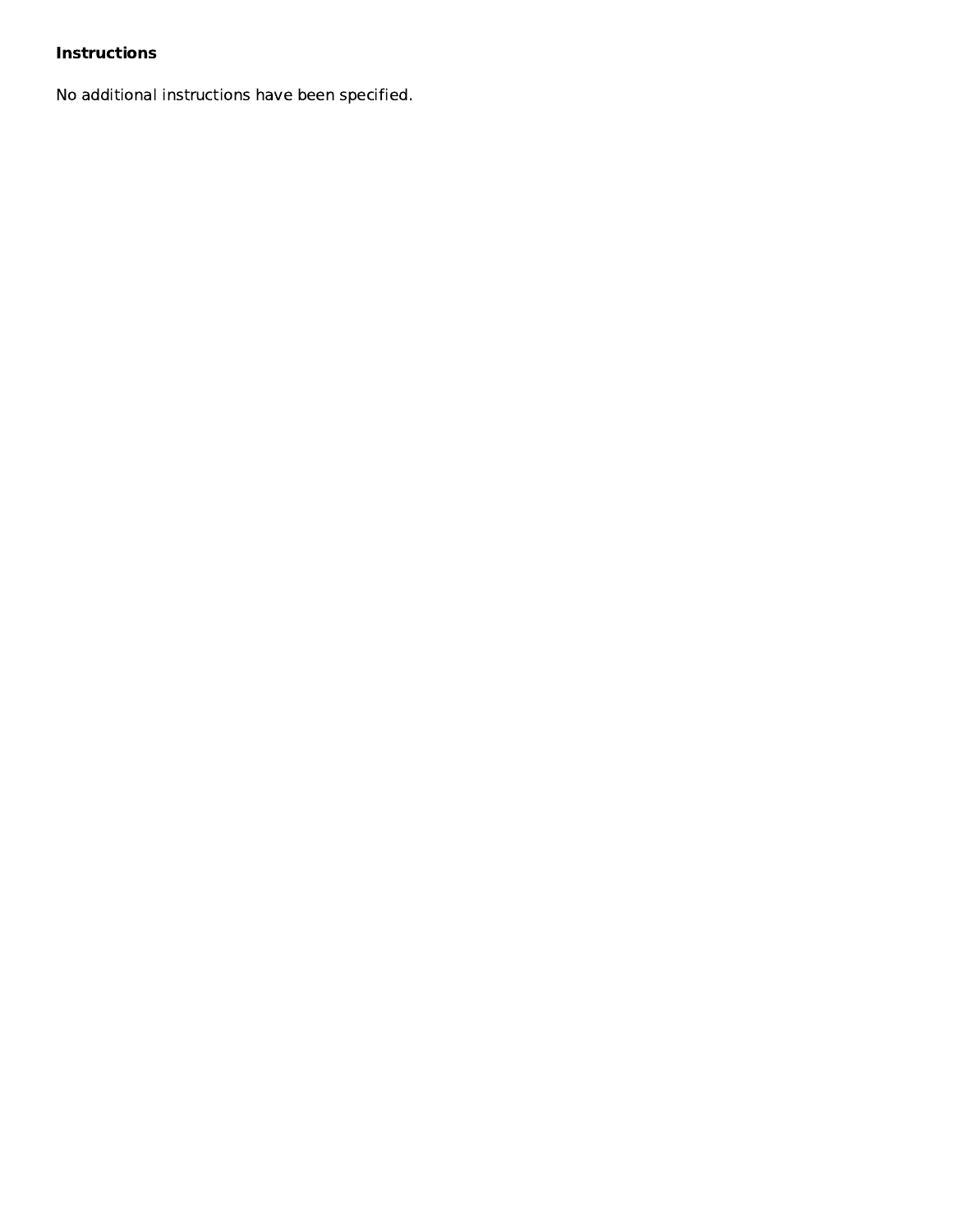

|                                               | $8 <$ D9 $<$ |
|-----------------------------------------------|--------------|
|                                               |              |
|                                               |              |
|                                               |              |
|                                               |              |
|                                               |              |
| $ M>$ < $ 3>$ > $ 3>$<br>4 J R                |              |
|                                               |              |
|                                               |              |
| $C$ ECCE ICC<br>CCECEECC                      |              |
| $CCCE$ $ICC$<br>E E<br>IC C C C E E C C E E E |              |
| ICCCCEPICC<br>C E<br>CCCCEECC                 |              |
|                                               |              |
| <b>ECCCCC7C7C7S7R&gt;&gt;<y< b=""></y<></b>   |              |
|                                               |              |
|                                               |              |
|                                               |              |
|                                               |              |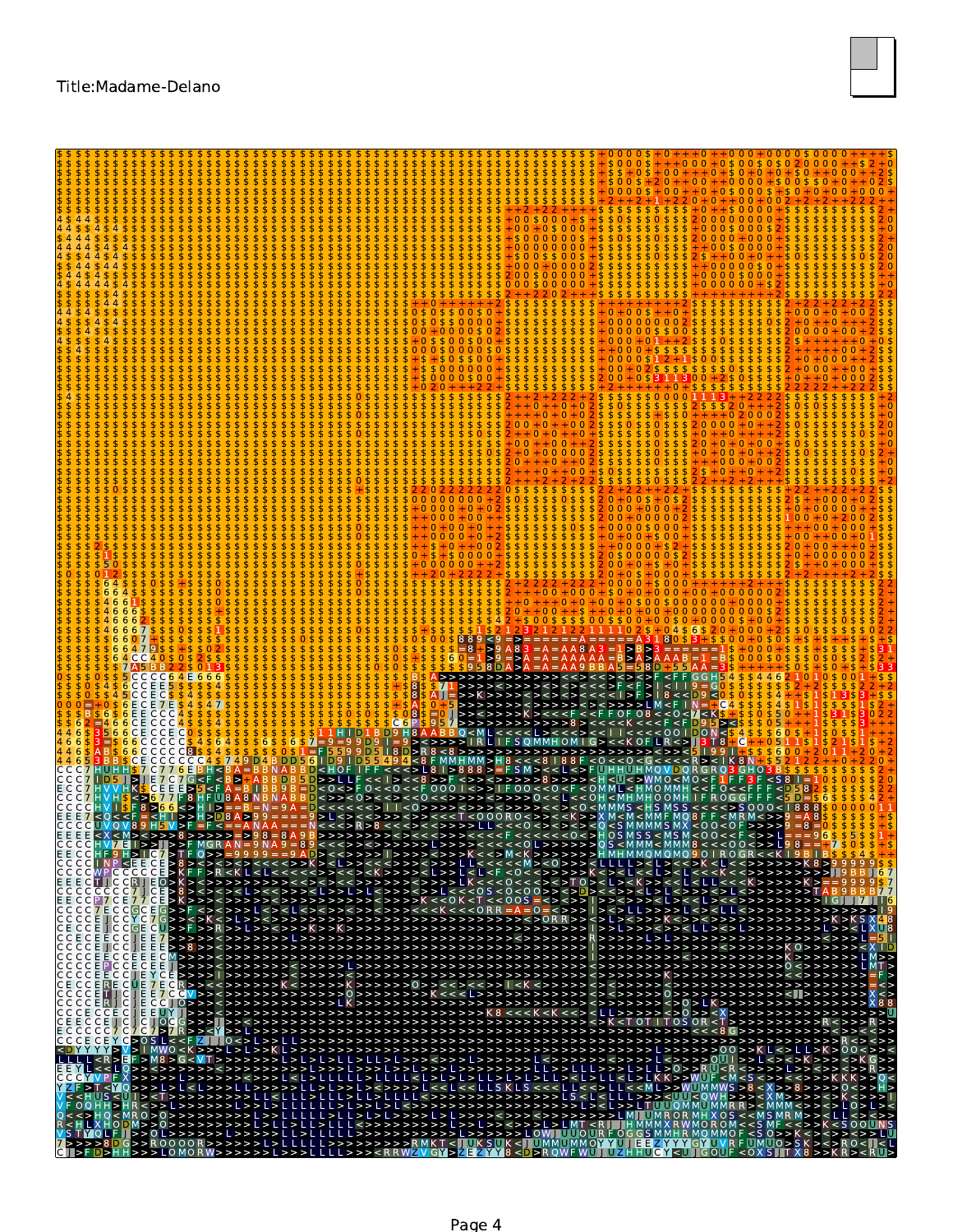| 0 <sub>0</sub><br>$+ + 0 +$<br>0<br>0<br>$+0.0$<br>0 <sub>0</sub><br>\$0\$\$000\$0\$0<br>0<br>\$505<br>$\mathbf{0}$<br>0055<br>\$0<br>302<br>0<br><b>まいてん すきする しゅうきょうきょうきょうきょう しゅうきょう こうきょう</b><br>\$<br>\$0<br>$\frac{33}{5}$<br>$\frac{53}{5}$<br>$\frac{53}{5}$<br>$\frac{53}{5}$<br><b>4944444444444444444444444444444</b><br><b>d \$\$\$\$\$\$\$\$\$\$\$\$\$\$\$\$\$\$\$\$\$\$</b><br><b>NOWWWHWWHWWWWWHWO+</b><br>33333334454545454545454545<br>\$000<br>$\frac{5}{4}$<br><b>5095</b><br>4<br>$\frac{5}{6}$<br>$\frac{1}{5}$<br>4 | 10 |                                                  |
|-----------------------------------------------------------------------------------------------------------------------------------------------------------------------------------------------------------------------------------------------------------------------------------------------------------------------------------------------------------------------------------------------------------------------------------------------------------------------------------------------------------------------------------------|----|--------------------------------------------------|
|                                                                                                                                                                                                                                                                                                                                                                                                                                                                                                                                         |    |                                                  |
|                                                                                                                                                                                                                                                                                                                                                                                                                                                                                                                                         |    |                                                  |
|                                                                                                                                                                                                                                                                                                                                                                                                                                                                                                                                         |    |                                                  |
|                                                                                                                                                                                                                                                                                                                                                                                                                                                                                                                                         |    |                                                  |
|                                                                                                                                                                                                                                                                                                                                                                                                                                                                                                                                         |    |                                                  |
|                                                                                                                                                                                                                                                                                                                                                                                                                                                                                                                                         |    |                                                  |
|                                                                                                                                                                                                                                                                                                                                                                                                                                                                                                                                         |    |                                                  |
|                                                                                                                                                                                                                                                                                                                                                                                                                                                                                                                                         |    |                                                  |
|                                                                                                                                                                                                                                                                                                                                                                                                                                                                                                                                         |    |                                                  |
|                                                                                                                                                                                                                                                                                                                                                                                                                                                                                                                                         |    |                                                  |
|                                                                                                                                                                                                                                                                                                                                                                                                                                                                                                                                         |    |                                                  |
|                                                                                                                                                                                                                                                                                                                                                                                                                                                                                                                                         |    |                                                  |
|                                                                                                                                                                                                                                                                                                                                                                                                                                                                                                                                         |    |                                                  |
|                                                                                                                                                                                                                                                                                                                                                                                                                                                                                                                                         |    |                                                  |
|                                                                                                                                                                                                                                                                                                                                                                                                                                                                                                                                         |    |                                                  |
|                                                                                                                                                                                                                                                                                                                                                                                                                                                                                                                                         |    |                                                  |
|                                                                                                                                                                                                                                                                                                                                                                                                                                                                                                                                         |    |                                                  |
|                                                                                                                                                                                                                                                                                                                                                                                                                                                                                                                                         |    |                                                  |
|                                                                                                                                                                                                                                                                                                                                                                                                                                                                                                                                         |    |                                                  |
|                                                                                                                                                                                                                                                                                                                                                                                                                                                                                                                                         |    |                                                  |
|                                                                                                                                                                                                                                                                                                                                                                                                                                                                                                                                         |    |                                                  |
|                                                                                                                                                                                                                                                                                                                                                                                                                                                                                                                                         |    |                                                  |
|                                                                                                                                                                                                                                                                                                                                                                                                                                                                                                                                         |    |                                                  |
|                                                                                                                                                                                                                                                                                                                                                                                                                                                                                                                                         |    |                                                  |
|                                                                                                                                                                                                                                                                                                                                                                                                                                                                                                                                         |    |                                                  |
|                                                                                                                                                                                                                                                                                                                                                                                                                                                                                                                                         |    |                                                  |
|                                                                                                                                                                                                                                                                                                                                                                                                                                                                                                                                         |    |                                                  |
|                                                                                                                                                                                                                                                                                                                                                                                                                                                                                                                                         |    |                                                  |
|                                                                                                                                                                                                                                                                                                                                                                                                                                                                                                                                         |    |                                                  |
|                                                                                                                                                                                                                                                                                                                                                                                                                                                                                                                                         |    |                                                  |
|                                                                                                                                                                                                                                                                                                                                                                                                                                                                                                                                         |    |                                                  |
|                                                                                                                                                                                                                                                                                                                                                                                                                                                                                                                                         |    |                                                  |
|                                                                                                                                                                                                                                                                                                                                                                                                                                                                                                                                         |    |                                                  |
|                                                                                                                                                                                                                                                                                                                                                                                                                                                                                                                                         |    |                                                  |
|                                                                                                                                                                                                                                                                                                                                                                                                                                                                                                                                         |    |                                                  |
|                                                                                                                                                                                                                                                                                                                                                                                                                                                                                                                                         |    |                                                  |
|                                                                                                                                                                                                                                                                                                                                                                                                                                                                                                                                         |    |                                                  |
|                                                                                                                                                                                                                                                                                                                                                                                                                                                                                                                                         |    |                                                  |
|                                                                                                                                                                                                                                                                                                                                                                                                                                                                                                                                         |    |                                                  |
|                                                                                                                                                                                                                                                                                                                                                                                                                                                                                                                                         |    |                                                  |
|                                                                                                                                                                                                                                                                                                                                                                                                                                                                                                                                         |    |                                                  |
|                                                                                                                                                                                                                                                                                                                                                                                                                                                                                                                                         |    |                                                  |
|                                                                                                                                                                                                                                                                                                                                                                                                                                                                                                                                         |    |                                                  |
|                                                                                                                                                                                                                                                                                                                                                                                                                                                                                                                                         |    |                                                  |
|                                                                                                                                                                                                                                                                                                                                                                                                                                                                                                                                         |    |                                                  |
|                                                                                                                                                                                                                                                                                                                                                                                                                                                                                                                                         |    |                                                  |
|                                                                                                                                                                                                                                                                                                                                                                                                                                                                                                                                         |    |                                                  |
|                                                                                                                                                                                                                                                                                                                                                                                                                                                                                                                                         |    |                                                  |
|                                                                                                                                                                                                                                                                                                                                                                                                                                                                                                                                         |    |                                                  |
|                                                                                                                                                                                                                                                                                                                                                                                                                                                                                                                                         |    |                                                  |
| D<br>$\pm$<br>٠                                                                                                                                                                                                                                                                                                                                                                                                                                                                                                                         |    | $\frac{1}{2}$<br>$\frac{7}{6}$<br>$\overline{4}$ |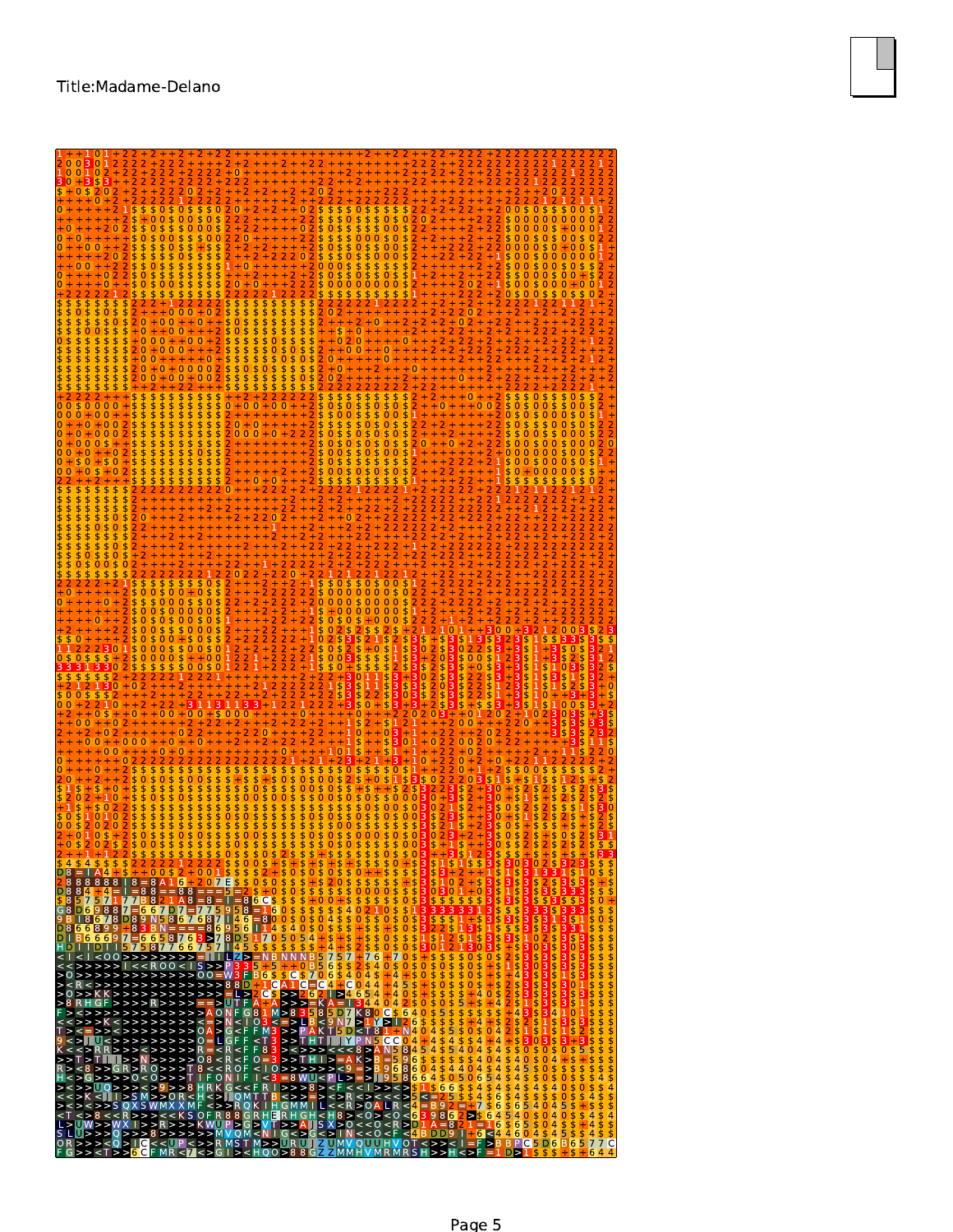

| - 8 U >                                                                                                                                                                                                                                                                                                                                                                                                                                                                                                                                                                                                                                                                                                                                                                                             | K MOOR<br>MMFN > > G < 18<br>1050M>>>0M<br>ORO<br>$M < 0$ $\Omega$ $>$ $>$ RIUT LMO                                                                                                                                                                                                                                                                                                                                                                                                               | <b>MMOVOGWOUOOK&gt;MI</b><br>0050M<<br>$RW < 0$ F OOF $~< M T > 0$                                                                                                                                                                                                                                                                                                                                                                                       | H G H U                                                                                                                                                                                                                                                                                                                                                                                                                                          |                               |
|-----------------------------------------------------------------------------------------------------------------------------------------------------------------------------------------------------------------------------------------------------------------------------------------------------------------------------------------------------------------------------------------------------------------------------------------------------------------------------------------------------------------------------------------------------------------------------------------------------------------------------------------------------------------------------------------------------------------------------------------------------------------------------------------------------|---------------------------------------------------------------------------------------------------------------------------------------------------------------------------------------------------------------------------------------------------------------------------------------------------------------------------------------------------------------------------------------------------------------------------------------------------------------------------------------------------|----------------------------------------------------------------------------------------------------------------------------------------------------------------------------------------------------------------------------------------------------------------------------------------------------------------------------------------------------------------------------------------------------------------------------------------------------------|--------------------------------------------------------------------------------------------------------------------------------------------------------------------------------------------------------------------------------------------------------------------------------------------------------------------------------------------------------------------------------------------------------------------------------------------------|-------------------------------|
| >>>> <lsr>&gt;&lt;&gt;<br/>&lt;&gt;&gt;KL&gt;&lt;0M&gt;&gt;&gt;&gt;M<br/> &gt;&gt;&gt;&lt;&gt;&gt;K&gt;&gt;0R<br/>&gt;&gt;&gt;RR&gt;&gt;&gt;OU&lt;&gt;</lsr>                                                                                                                                                                                                                                                                                                                                                                                                                                                                                                                                                                                                                                        | <u>OMFW&gt;&gt;T</u><br><>>>0 <m<br><math>0 \lt \lt 0</math> O F<br/><math>S \cap \cap &lt; \cap \cap S</math><br/><math>&gt;&gt;K</math> S <math>&gt;&gt;</math> <math>&gt;&gt;</math> OR L<br/><math>&lt;&lt; &lt;</math>IK <math>&gt; 0 &lt; S</math></m<br>                                                                                                                                                                                                                                   | 500000N<br>$\cup$<br><< 0 U 0 0 U 0 V U 0 0 V S U V LW X > G > < 0 M H U ><br>X Q Q Q M H < K M < > > G < > I < > 8 < > ><br><000<<<0MQQU<0YZXWYZ <ruh<<>&gt;&gt;&gt;</ruh<<>                                                                                                                                                                                                                                                                            |                                                                                                                                                                                                                                                                                                                                                                                                                                                  |                               |
| $<$ MS O $>$ $>$ R F<br>> K > > > > O H M > M M<br><m<>LL&gt;&gt;&gt;LOO&gt;K<br/>&gt;&gt;&gt;&gt;&gt;&gt;&gt;0K<br/>8 &lt; 10000 &gt; L &lt;&lt; &gt; M &gt;&gt; K<br/>5 &gt; 5 &gt; 5 &lt; 5<br/>&gt;&gt; D K O F &lt; &lt; R &gt; F &lt; M R &gt; &gt; &lt; L &gt; K &gt; &gt; R &lt; &gt;<br/>&lt;&gt;K0L&gt;&lt;0G<s0>&gt;&gt;&gt;&gt;&lt;&gt;&gt;M<l< th=""><th>S &lt; U &gt; 0 &lt;&lt;<br/>&gt;к<br/><math>ORROO \leq 1</math><br/><math>&lt;</math> <math>\cap</math> <math>\mid</math> <math>&lt;</math> <math>\le</math> <math>\le</math><br/><k> OH∎<br/>&gt;&lt;&lt;&lt;&lt;&gt;L&lt;  0  <br/>5500555</k></th><th>&lt; O M M H Q Q L &gt; L L S &gt; F &gt; &gt; 1<br/><math>SDBI = &lt; T</math><br/><math>\leq</math> &gt; K 8 &gt; G U F M T</th><th></th><th></th></l<></s0></m<> | S < U > 0 <<<br>>к<br>$ORROO \leq 1$<br>$<$ $\cap$ $\mid$ $<$ $\le$ $\le$<br><k> OH∎<br/>&gt;&lt;&lt;&lt;&lt;&gt;L&lt;  0  <br/>5500555</k>                                                                                                                                                                                                                                                                                                                                                       | < O M M H Q Q L > L L S > F > > 1<br>$SDBI = < T$<br>$\leq$ > K 8 > G U F M T                                                                                                                                                                                                                                                                                                                                                                            |                                                                                                                                                                                                                                                                                                                                                                                                                                                  |                               |
| $0$ H > > < F < $0$ I 8 > > > $0$ O F<br>$H$ T >>><0<<0F >>>>0M<1<br> >>>RL00S<00>>K<>>000>>K> <mark>8&gt;LR</mark><br>>>OR>OS<br>< 0 < 0 ><br>1 > 0 < 0 > 0 < M                                                                                                                                                                                                                                                                                                                                                                                                                                                                                                                                                                                                                                    | >>> <ru<>R&lt;&gt;&gt;FS&gt;&gt;K<br/><math>&lt;</math> MF <math>\parallel</math> 8 D 9<br/>&gt;&gt; &gt;&gt; 0 &gt; L &gt; 5<br/><math>&gt;</math> <math>&gt;R</math><br/>FD5CE<br/> &gt;&gt;&lt;&lt;&gt;&gt; UFDCEC6\$</ru<>                                                                                                                                                                                                                                                                    | $M$ F H ( $\sim$ $<$ I<br>$47 < M1 = 511$<br>TF58 <u>UH<br/><math>&gt;</math> K G <math>&lt;</math> T<br/><math>6</math> YHF <math>&gt;</math>RD <math>&lt;</math>H4<br/><math>X</math> M I <math>\leq</math> H 6<br/><math>\leq</math><br/><math>V</math> G <math>&lt;&lt;</math> L H</u>                                                                                                                                                               | <uhorhuu>&gt;&lt;&gt;&gt;<kl>&gt;LNLW&gt;&gt;U&gt;<br/><math>00&gt;</math>H<math>9&gt;</math>F<br/>OWHM&gt;&gt;&lt;&gt;1&gt; &lt; &gt;&gt; &gt;&gt;&gt;<br/><math>&lt;</math> L <math>&gt;</math> &lt; <math>&gt;</math> K <math>&gt;</math> L <math>\blacksquare</math> &gt; O G L K = <math>&gt;</math> M<br/>&gt;L&gt;L<b>I</b>&lt;&gt;UO&gt;<n>WI<br/><math>&gt;&gt;U</math>R <math>&gt;</math>R M <math>&gt;&gt;</math>H</n></kl></uhorhuu> |                               |
| 0 < L 0 > 0<br>< 0 > > > < 0 < < 0<br><< 0 << 0 R<br>$>$ F 0 < > > > > 1<br>0 < < < 0 M ><br>$\leq$ 5<br>$\langle$ >K>K>><br>0 I < > K 0 L I<br>$0 \lt 0 \lt 0 \gt 0 \lt 0$                                                                                                                                                                                                                                                                                                                                                                                                                                                                                                                                                                                                                         | <>>>0<br>$>>$ KODCE<br><>>LK>>ⅡM<br>$<$ >>>>>R0>><>F>HT> <r< td=""><td>4 F &lt; 1 I &gt; L 4 G &gt; R 8<br/>H &lt;&gt; 1 &lt; 1 <b>\$ 6</b> &lt; S 1 &gt; &gt; &lt; O &lt; MF O O MMMHT &gt; &gt; &gt; &lt; O &gt; &gt; &gt; &gt; &gt; &gt; &gt;<br/>VHI<m4 \$="" m="">S &lt;&gt;&gt;ILS F OO&lt;<mf <k="" f="" k="" t="" w="">&gt;&gt;&gt;&gt;F<br/> &gt;&gt;  VHDH4HQXK&gt;&gt;&gt; &gt;&gt;&gt;<br/><math>&lt;</math> T000&gt; III&gt;&gt;&gt;</mf></m4></td><td></td><td>&gt;&gt;OC</td></r<> | 4 F < 1 I > L 4 G > R 8<br>H <> 1 < 1 <b>\$ 6</b> < S 1 > > < O < MF O O MMMHT > > > < O > > > > > > ><br>VHI <m4 \$="" m="">S &lt;&gt;&gt;ILS F OO&lt;<mf <k="" f="" k="" t="" w="">&gt;&gt;&gt;&gt;F<br/> &gt;&gt;  VHDH4HQXK&gt;&gt;&gt; &gt;&gt;&gt;<br/><math>&lt;</math> T000&gt; III&gt;&gt;&gt;</mf></m4>                                                                                                                                        |                                                                                                                                                                                                                                                                                                                                                                                                                                                  | >>OC                          |
| $<<$ 0.0<br>$\leq$ 0   $>$ M $\leq$ $\leq$ $>$ 0  <br>$<$ O $>$ O R<br>$\leq$ O R<br>$\lt$ K R $>$ O O M F<br>$>$ HMOOIMR $>>$ >> $0$ <>                                                                                                                                                                                                                                                                                                                                                                                                                                                                                                                                                                                                                                                            | < M > K<br>·>III8<br>LW>>><br>$>$ OFR<br>>>LM>8∎>F>∎<>>K∥<br><1>>>>K>>>>>L>>                                                                                                                                                                                                                                                                                                                                                                                                                      | > <gk <=""><gl>&gt;F =&gt;&gt;0&gt;&gt;&gt;&gt;&lt;  LOF &gt;&lt;&lt;0&lt;&gt;&gt;<r><r>&lt;0&gt;000<br/>KH&gt;U&gt;BH&gt;FNE&gt;X8U&lt;&gt;&gt;LR&gt;R&gt;<rk>&gt;&gt;&gt;L&gt;0&gt;&gt;0&lt;0<br/><kf>C&gt;MY H&gt;7TY&gt;<ull<>&gt;&gt;0&lt;&gt;&gt;&gt;<tht><k>000<br/>&gt;F&gt;Y&gt;&gt;O&lt;&gt;<r<>&lt;7&gt;<u<oh>&gt;F&gt;R<br/><math>\langle</math>&gt;K &gt; <r> &gt; &gt; &gt; I</r></u<oh></r<></k></tht></ull<></kf></rk></r></r></gl></gk> | IUMUB < D><br>'O > F O Q I > > T M O M ><br>$ <$ IIIR $<$ O $>$ $>$ $<$ IIIF O                                                                                                                                                                                                                                                                                                                                                                   |                               |
| 5MOMH < R<br>$\leq$ $>$ $\leq$ R<br><<<br>H < < < R<br>$I$ F $\leq N \leq \leq O$ > >                                                                                                                                                                                                                                                                                                                                                                                                                                                                                                                                                                                                                                                                                                               |                                                                                                                                                                                                                                                                                                                                                                                                                                                                                                   | $\sim$ $\cap$ $\lt$ $\cap$ R<br>. > < F > I > 8                                                                                                                                                                                                                                                                                                                                                                                                          | < < K < G < ∩ M H F M<br>IURG $\leq$ > R<br>$\leq$ 0 0<br>$< 8 <$ IIIOM><br>$>$ < R $>$ > 0 0 R                                                                                                                                                                                                                                                                                                                                                  |                               |
| $0 \ge 8 \ge 8$ R R < 0 > ><br>JD>NU0H00R<>><br>R < URR R G G O O O O R R > ><br>$\leq$ $\cap$<br>oos<br>MF HOZ                                                                                                                                                                                                                                                                                                                                                                                                                                                                                                                                                                                                                                                                                     |                                                                                                                                                                                                                                                                                                                                                                                                                                                                                                   | $<<$ R > > R O > > R<br>$<0$ L > > < > > GO<br>$0 < O K$ > > R<br>UI <m∎mom<<<k>&gt;&gt;OR R &gt;&gt;R<br/>&gt;&gt;0&gt;&gt;&gt;<ll>&gt;&lt;0MH&gt;&gt;0<t< td=""><td>&lt;000G&lt;&gt;0KK&gt;0MM<m00m00sl>01<br/><math>MO &lt; Q &lt;</math> &gt; N M O R O M M M Q D</m00m00sl></td><td></td></t<></ll></m∎mom<<<k>                                                                                                                                     | <000G<>0KK>0MM <m00m00sl>01<br/><math>MO &lt; Q &lt;</math> &gt; N M O R O M M M Q D</m00m00sl>                                                                                                                                                                                                                                                                                                                                                  |                               |
| $<$ OMOMM > ><br><<>>LL>>L><br>< <l<>&gt;&gt;<k>l&gt;&gt;<br/><math>&lt;&lt;</math>&gt;<math>&lt;&lt;</math><br/>&lt;&lt;   &gt; L &lt;&gt;&gt;&gt;&gt;&lt; L &lt;&gt;&gt;&gt; &lt; L 05</k></l<>                                                                                                                                                                                                                                                                                                                                                                                                                                                                                                                                                                                                   |                                                                                                                                                                                                                                                                                                                                                                                                                                                                                                   | $<$ O R $>$ $<$ O K<br>< <onfokk>FR&gt;&gt;OMH<br/><math>\Omega</math><br/><math>&lt;&lt;0&lt;0</math> <math>0</math> &gt; &gt; R 0 M<br/>&lt;<f ∩=""> &gt;T<br/>F H O 9 &gt;&gt; F<br/><math>\leq</math>RT<math>&gt;</math><math>&gt;</math>RR</f></onfokk>                                                                                                                                                                                             | < M < < 0 0 L M F H R<br>$E < 0$ MOOOO>>><br>< 0.000000 <<br>$=$ R OW $\leq$ C<br>$<<$ 0 G U $>$ $<$ M U O O O O $<$ F O $<<$ O C<br>$\leq$ ()<br>$<$ MOOOOO $<$                                                                                                                                                                                                                                                                                 |                               |
| <u><t00<<wn<<r>&gt;&gt;&gt;&gt;&lt;&gt;</t00<<wn<<r></u><br>R < 0 >                                                                                                                                                                                                                                                                                                                                                                                                                                                                                                                                                                                                                                                                                                                                 |                                                                                                                                                                                                                                                                                                                                                                                                                                                                                                   | FIJI>>GOGO<>K<br> M>F                                                                                                                                                                                                                                                                                                                                                                                                                                    | <8 << 1 8 > MO UO S<br><><>>0R<br>$O$ < M O M O M O V M L                                                                                                                                                                                                                                                                                                                                                                                        |                               |
| <><<><<>><>>>>>>>>>>>>>>>>>>>>>>>>>>                                                                                                                                                                                                                                                                                                                                                                                                                                                                                                                                                                                                                                                                                                                                                                |                                                                                                                                                                                                                                                                                                                                                                                                                                                                                                   | ∩∩∩¤<br>$>>$ UMOR <l<< td=""><td><math>&lt;&lt;8</math> &gt;&gt;&gt;<math>&lt;&lt;8</math> 8 <math>&lt;&lt;</math><br/><ll<l<<<<<lo>MMM&gt;I</ll<l<<<<<lo></td><td><math>&lt;</math> L S <math>&gt;</math> X <math>&lt;</math> <math>&gt;</math> <math>&lt;</math> <math>&gt;</math></td></l<<>                                                                                                                                                          | $<<8$ >>> $<<8$ 8 $<<$<br><ll<l<<<<<lo>MMM&gt;I</ll<l<<<<<lo>                                                                                                                                                                                                                                                                                                                                                                                    | $<$ L S $>$ X $<$ $>$ $<$ $>$ |
|                                                                                                                                                                                                                                                                                                                                                                                                                                                                                                                                                                                                                                                                                                                                                                                                     |                                                                                                                                                                                                                                                                                                                                                                                                                                                                                                   |                                                                                                                                                                                                                                                                                                                                                                                                                                                          |                                                                                                                                                                                                                                                                                                                                                                                                                                                  |                               |
|                                                                                                                                                                                                                                                                                                                                                                                                                                                                                                                                                                                                                                                                                                                                                                                                     |                                                                                                                                                                                                                                                                                                                                                                                                                                                                                                   |                                                                                                                                                                                                                                                                                                                                                                                                                                                          |                                                                                                                                                                                                                                                                                                                                                                                                                                                  |                               |